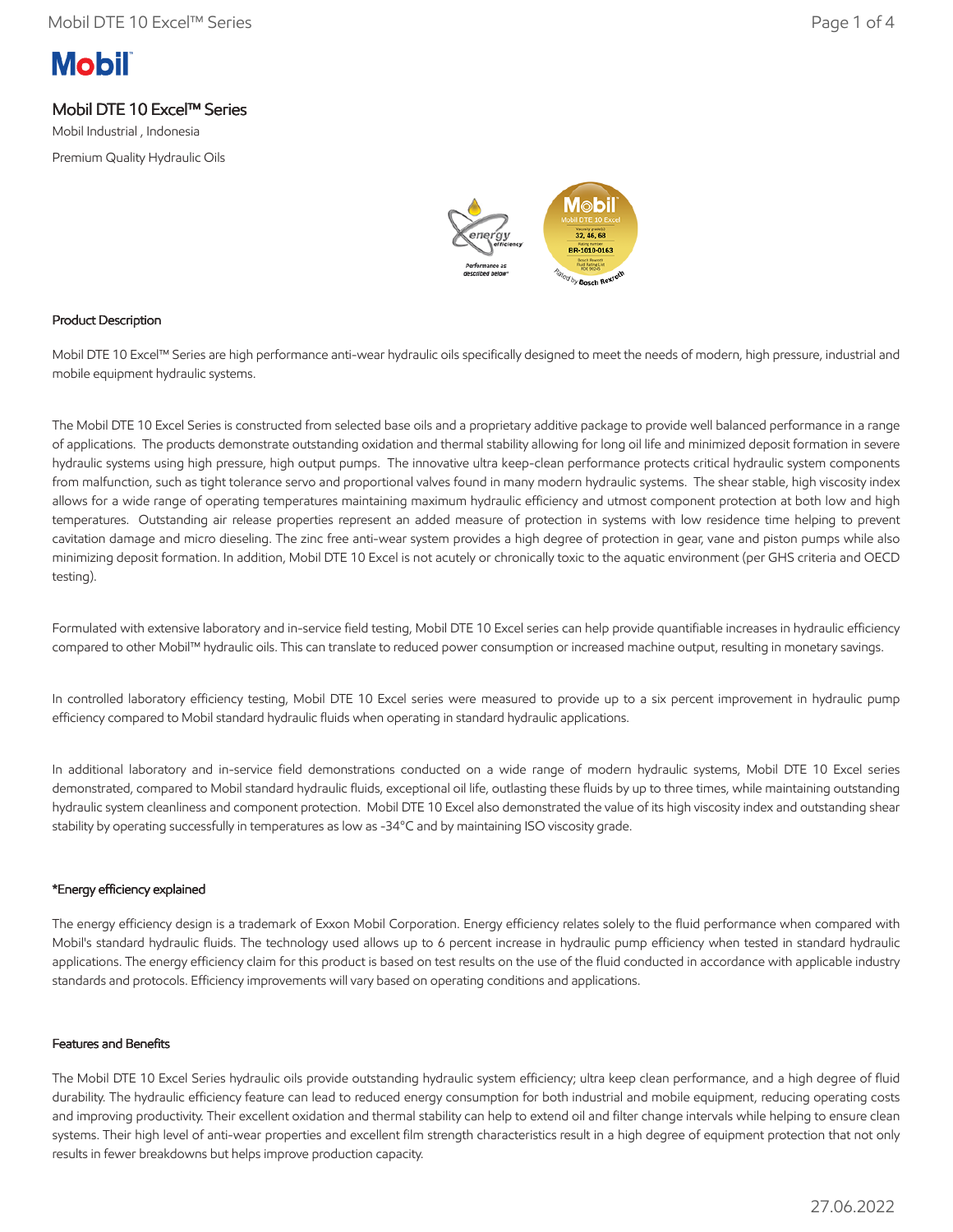| <b>Features</b>                                 | Advantages and Potential Benefits                                                             |
|-------------------------------------------------|-----------------------------------------------------------------------------------------------|
| Excellent Hydraulic Efficiency                  | Potentially reduced energy consumption or increased system responsiveness                     |
| Ultra Keep Clean Performance                    | Reduced system deposits leading to reduced machine maintenance and increased component life   |
| Shear Stable, High Viscosity Index              | Sustained component protection over a wide temperature                                        |
| Oxidation and Thermal Stability                 | Extends fluid life even under harsh operating conditions                                      |
| Good compatibility with elastomers and seals    | Long seal life and reduced maintenance                                                        |
| Anti-wear properties                            | Helps reduce wear and protects pumps and components for extended equipment life               |
| <b>Excellent Air Separation Characteristics</b> | Helps prevent aeration and cavitation damage in low residence time systems                    |
| Multi metal compatibility                       | Helps ensure excellent performance and protection with a wide variety of component metallurgy |

#### Applications

• Industrial and mobile equipment hydraulic systems operating at high pressures and temperatures in critical applications

 • Hydraulic systems subject to deposit build-up such as sophisticated Computer Numerically Controlled (CNC) machines, particularly where close clearance servo-valves are used

- Systems where cold start-up and high operating temperatures are typical
- Systems requiring a high degree of load-carrying capability and anti-wear protection
- Machines employing a wide range of components using various metallurgy

#### Specifications and Approvals

| This product has the following approvals: | 15          | 22 | 32                        | 46          | 68          | 100         | 150         |
|-------------------------------------------|-------------|----|---------------------------|-------------|-------------|-------------|-------------|
| Denison HF-0                              |             |    | $\mathsf X$               | $\mathsf X$ | $\mathsf X$ |             |             |
| Denison HF-1                              |             |    | $\mathsf X$               | $\mathsf X$ | $\mathsf X$ |             |             |
| Denison HF-2                              |             |    | X                         | $\mathsf X$ | $\mathsf X$ |             |             |
| Eaton E-FDGN-TB002-E                      |             |    | $\times$                  | $\times$    | $\mathsf X$ |             |             |
| HOCNF Norway-NEMS, Black                  | $\mathsf X$ | X  | $\mathsf X$               | $\times$    | $\mathsf X$ | $\mathsf X$ | $\mathsf X$ |
| Husky                                     |             |    |                           | $\mathsf X$ |             |             |             |
| Krauss-Maffei Hydraulic Oil               |             |    | $\times$                  | $\mathsf X$ |             |             |             |
| Ortlingshaus-Werke Gmbh ON 9.2.10         |             |    | $\mathsf X$               | $\mathsf X$ | $\mathsf X$ | $\mathsf X$ |             |
| Ortlingshaus-Werke Gmbh ON 9.2.19         |             |    | $\times$                  | $\times$    | $\mathsf X$ | $\mathsf X$ |             |
| ZF TE-ML 04K                              |             |    | $\mathsf X$               | $\mathsf X$ |             |             |             |
| ZF TE-ML 04R                              |             |    | $\boldsymbol{\mathsf{X}}$ | X           |             |             |             |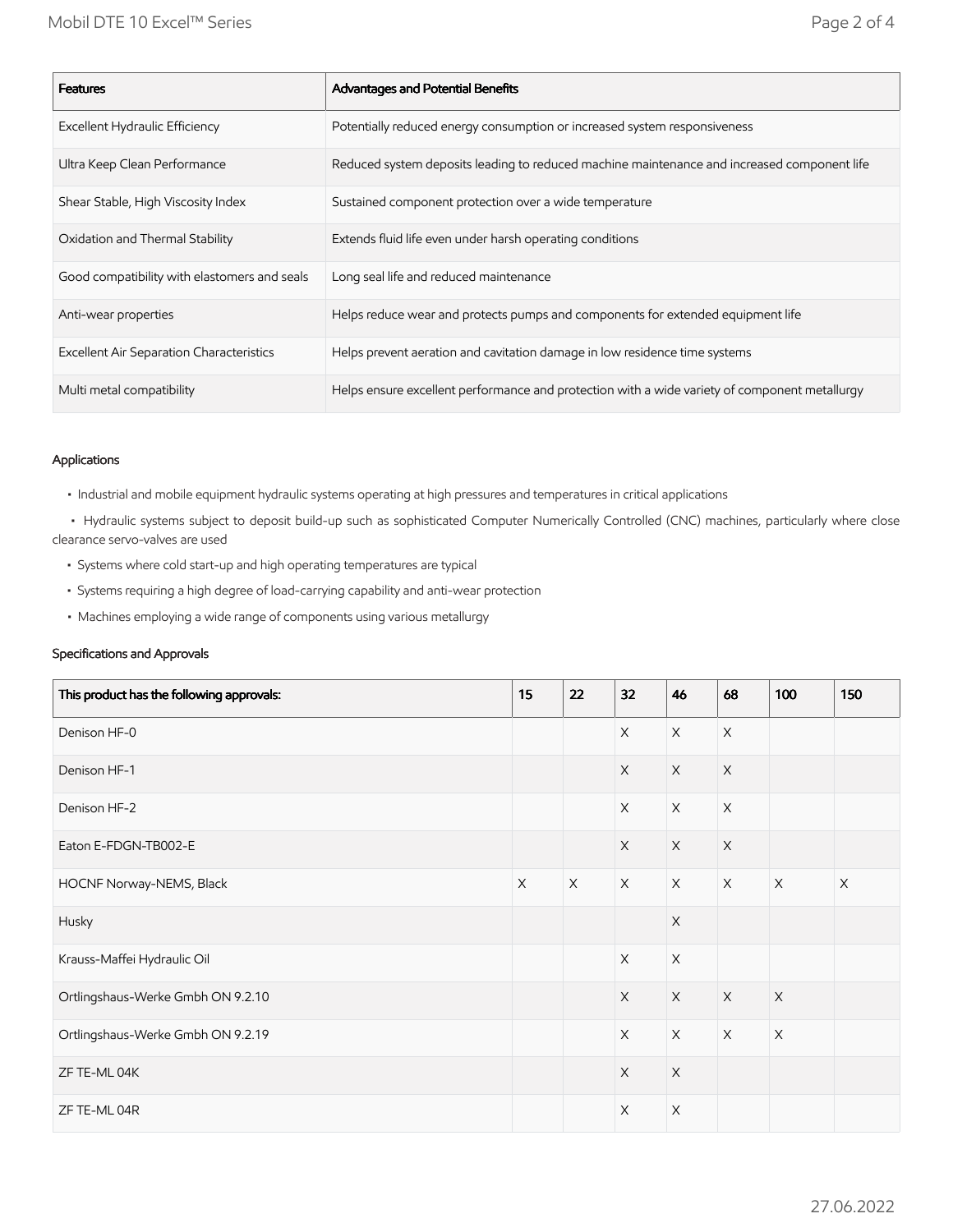# Mobil DTE 10 Excel™ Series **Page 3 of 4**

| This product is recommended for use in applications requiring: | 15 | 22 | 32       | 46       | 68       | 100      | 150 |
|----------------------------------------------------------------|----|----|----------|----------|----------|----------|-----|
| Fives Cincinnati P-68                                          |    |    | $\times$ |          |          |          |     |
| Fives Cincinnati P-69                                          |    |    |          |          | X        |          |     |
| Fives Cincinnati P-70                                          |    |    |          | X        |          |          |     |
| Valmet Paper RAUAH00929 04(hydraulic systems)                  |    |    | X        | $\times$ |          |          |     |
| Valmet Paper RAUAH02724 01 (mineral oil for hydraulic rolls)   |    |    |          |          | $\times$ | $\times$ | X   |
| Voith Paper VS 108 5.3.4 2021-10 (hydraulic roll)              |    |    |          |          | $\times$ | $\times$ | X   |
| Voith Paper VS 108 5.3.5 2021-10 (shoe press)                  |    |    |          |          |          | X        | X   |

| This product meets or exceeds the requirements of: | 15       | 22       | 32       | 46       | 68       | 100         | 150      |
|----------------------------------------------------|----------|----------|----------|----------|----------|-------------|----------|
| ASTM D6158 (Class HVHP)                            |          | $\times$ | $\times$ | $\times$ | $\times$ |             |          |
| China GB 11118.1-2011, L-HM(General)               |          | $\times$ | $\times$ | $\times$ | $\times$ | $\times$    | $\times$ |
| China GB 11118.1-2011, L-HM(HP)                    |          |          | $\times$ | $\times$ | $\times$ | $\times$    |          |
| China GB 11118.1-2011, L-HV                        | $\times$ | $\times$ | $\times$ | $\times$ | $\times$ |             |          |
| DIN 51524-2:2017-06                                | $\times$ | $\times$ | $\times$ | $\times$ | $\times$ | $\times$    | $\times$ |
| DIN 51524-3:2017-06                                | $\times$ | $\times$ | $\times$ | $\times$ | $\times$ |             |          |
| ISO L-HM (ISO 11158:2009)                          | $\times$ | $\times$ | $\times$ | $\times$ | $\times$ | $\mathsf X$ | $\times$ |
| ISO L-HV (ISO 11158:2009)                          | $\times$ | $\times$ | $\times$ | $\times$ | $\times$ |             |          |
| JCMAS HK VG32W                                     |          |          | $\times$ |          |          |             |          |
| <b>JCMAS HK VG46W</b>                              |          |          |          | $\times$ |          |             |          |

## Properties and Specifications

| Property                                              | 15            | 22            | 32            | 46            | 68            | 100            | 150            |
|-------------------------------------------------------|---------------|---------------|---------------|---------------|---------------|----------------|----------------|
| Grade                                                 | <b>ISO 15</b> | <b>ISO 22</b> | <b>ISO 32</b> | <b>ISO 46</b> | <b>ISO 68</b> | <b>ISO 100</b> | <b>ISO 150</b> |
| Brookfield Viscosity @ -20 C, mPa.s, ASTM D2983       |               |               | 1070          | 1900          | 4050          | 10360          | 32600          |
| Brookfield Viscosity @ -30 C, mPa.s, ASTM D2983       |               | 1660          | 3390          | 6790          | 16780         | 71400          | 445000         |
| Brookfield Viscosity @ -40 C, mPa.s, ASTM D2983       | 2490          | 7120          | 20000         | 125000        |               |                |                |
| Copper Strip Corrosion, 3 h, 100 C, Rating, ASTM D130 | 1A            | 1A            | 1B            | 1B            | 1B            | 1B             | 1B             |
| Density @ 15 C, kg/l, ASTM D4052                      | 0.840         | 0.842         | 0.845         | 0.851         | 0.859         | 0.869          | 0.884          |
| Dielectric Strength, kV, ASTM D877                    | 39.3          | 38.3          | 39.3          | 38.2          | 39.2          | 37.2           | 37.4           |